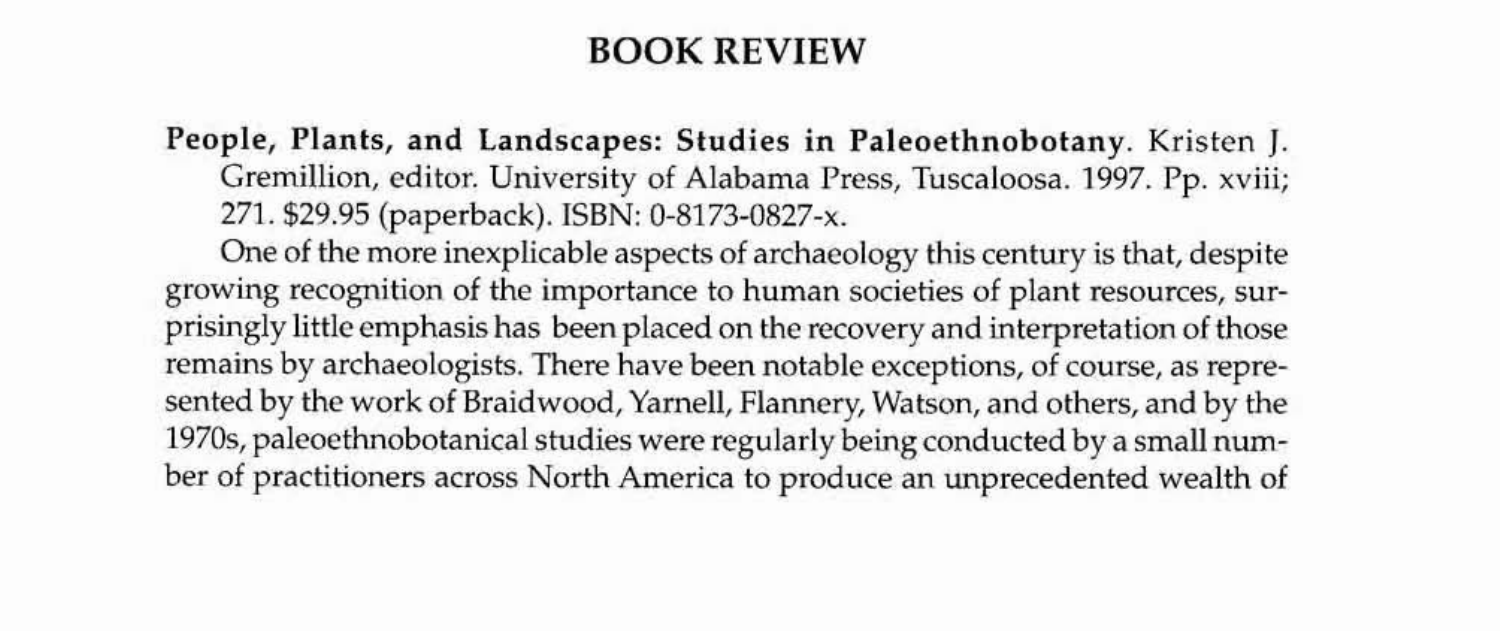34 BOOK REVIEWS Vol. 18, No.1

information on prehistoric plant use. Yet full acceptance of paleoethnobotany as a vital component of archaeology has been surprisingly slow, and in some respects, it has been ghettoized. Despite its immense potential to contribute information pertinent to both Big Questions (e.g., where and when were plants first domesticated?) and those of more local significance (e.g., what plants were eaten at this site?), the recovery and analysis of samples for paleoethnobotanical sampling are still not routinely practiced at most archaeological sites.

This well-edited volume offers a strong challenge to this situation by demonstrating how clearly paleoethnobotany can illuminate aspects of past settlement, subsistence, and economic practices otherwise inaccessible. No less importantly, it offers new ways of thinking about the relationships that have existed between people and the dynamic landscapes they occupied, with each influencing the other.

The collection is derived from a Society of American Archaeology symposium in honor of Richard Yarnell, a pioneer in this field, who in 1992 received the society's Fryxell Award for Interdisciplinary Research. Most of the contributors are former students or colleagues of Yarnell. United under the banner of human ecology, the authors explore two central themes: first, the process by which paleocthnobotany has evolved into a multidisciplinary entity, armed with formidable tools (e.g., electron microscopy, accelerator dating); and second, the development of a set of robust explanatory tools that include the integration of ecological and evolutionary theory. This approach gives this collection a coherence seldom found in *festscllrifts;* indeed as Bruce Smith notes in the foreword, "There is much in this book. that would please Yarnell far more than any glowing praise for him."

In both her well-crafted preface and introduction, Gremillion sketches the development of paleoethnobotany in North America, and how it has gradually shifted from description to explanation, with impetus provided by Julian Steward, Leslie White, and others. This short essay identifies several major themes in the history of the discipline, and thus provides a firm base for the chapters that follow.

The first part of the collection, "The Archaeological Record of Plant Domestication and Utilization," explores the evidence for the development of food. production primarily in eastern North America, which is now viewed as an independent center of plant domestication. Patty Jo Watson begins with a succinct summary of the development of modem paleoethnobotany in the Near East, Eastern Woodlands, and Southwest, which has "proceeded at different rates and along different trajectories" in each region. Kristen Gremillion re-examines a collection of plant remains origi· nally recovered in Kentucky in the 1930s, using crop morphology and site chronology to explain increases in seed size of sumpweed, chenopodium, and other species through domestication. An amazing collection of five charred bags of seeds stored in an Arkansas rock shelter (also excavated in the 19305) is investigated by Cayle Fritz, whose analysis of cucurbits, sunflower, and sumpweed from the: cache indicates that plant husbandry was already well developed by 3000 years ago. Additional evidence for the indigenous development of *Cucurbita pepo* is further explored by Wesley Cowan's study of seed morphology in archaeobotanical samples from Kentucky. The final paper in this section is by Gary Crawford, whose study of the ecological processes of domestication in Jomon Japan provides new insights into human influences on local landscape development.

The second part of the book, "Plant Resources, Human Communities, and